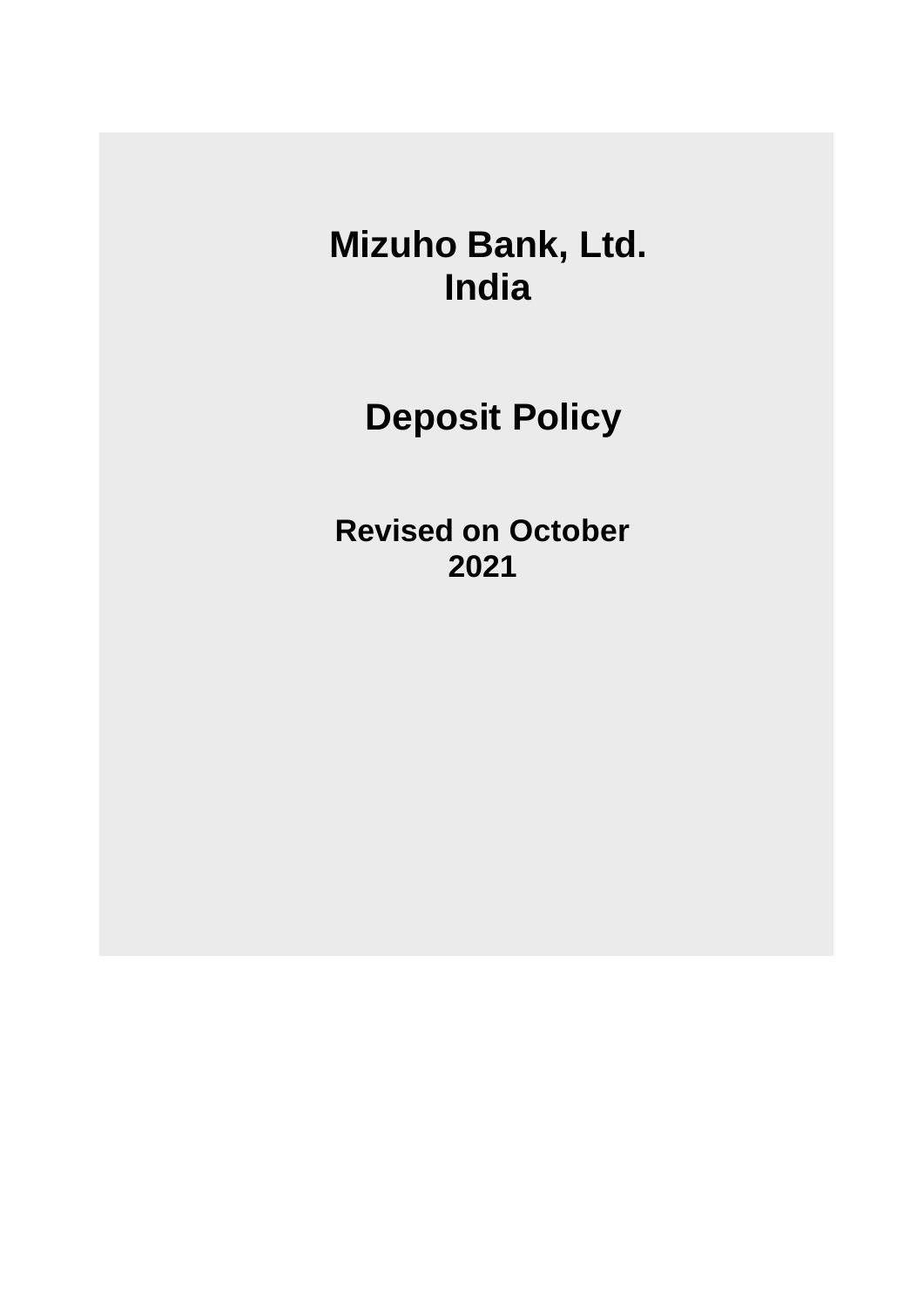#### **DOCUMENT CONTROL SHEET**

#### **Document authorization**

| <b>Document Name</b> | Department/<br><b>Committee</b>         | <b>Authorized by</b> | <b>Prepared by</b> |
|----------------------|-----------------------------------------|----------------------|--------------------|
| Deposit Policy       | Senior<br>Management<br>Committee (SMC) | Dinesh Naik          | K. Raghavan        |

#### **Review Activities**

| <b>Review date</b> | <b>Reviewed by</b> |
|--------------------|--------------------|
| May 07, 2012       | Dinesh Naik        |
| Dec 03, 2013       | Dinesh Naik        |
| Feb 24, 2014       | Dinesh Naik        |
| May 27, 2015       | Dinesh Naik        |
|                    |                    |

#### **Review Distribution List**

| S/N | <b>Department / Committee</b> | <b>Name</b> |
|-----|-------------------------------|-------------|
|     |                               |             |
|     |                               |             |
|     |                               |             |

#### **Document Revision List**

| Date of Document/ | <b>Created/Revised by</b> | <b>Original Version</b> | <b>New Version No.</b> |
|-------------------|---------------------------|-------------------------|------------------------|
| <b>Revision</b>   |                           | No.                     |                        |
| Dec 03, 2013      | Dinesh Naik               |                         |                        |
| Feb 24, 2014      | Dinesh Naik               |                         |                        |
| May 27, 2015      | Dinesh Naik               |                         |                        |
| Oct 28, 2016      | K.Raghavan                |                         |                        |
| Sep 26, 2017      | K.Raghavan                |                         |                        |
| August 24, 2018   | <b>Tenaz Cooper</b>       |                         |                        |
| August, 2021      | Amit Rai                  |                         |                        |
| October, 2021     | Amit Rai                  |                         |                        |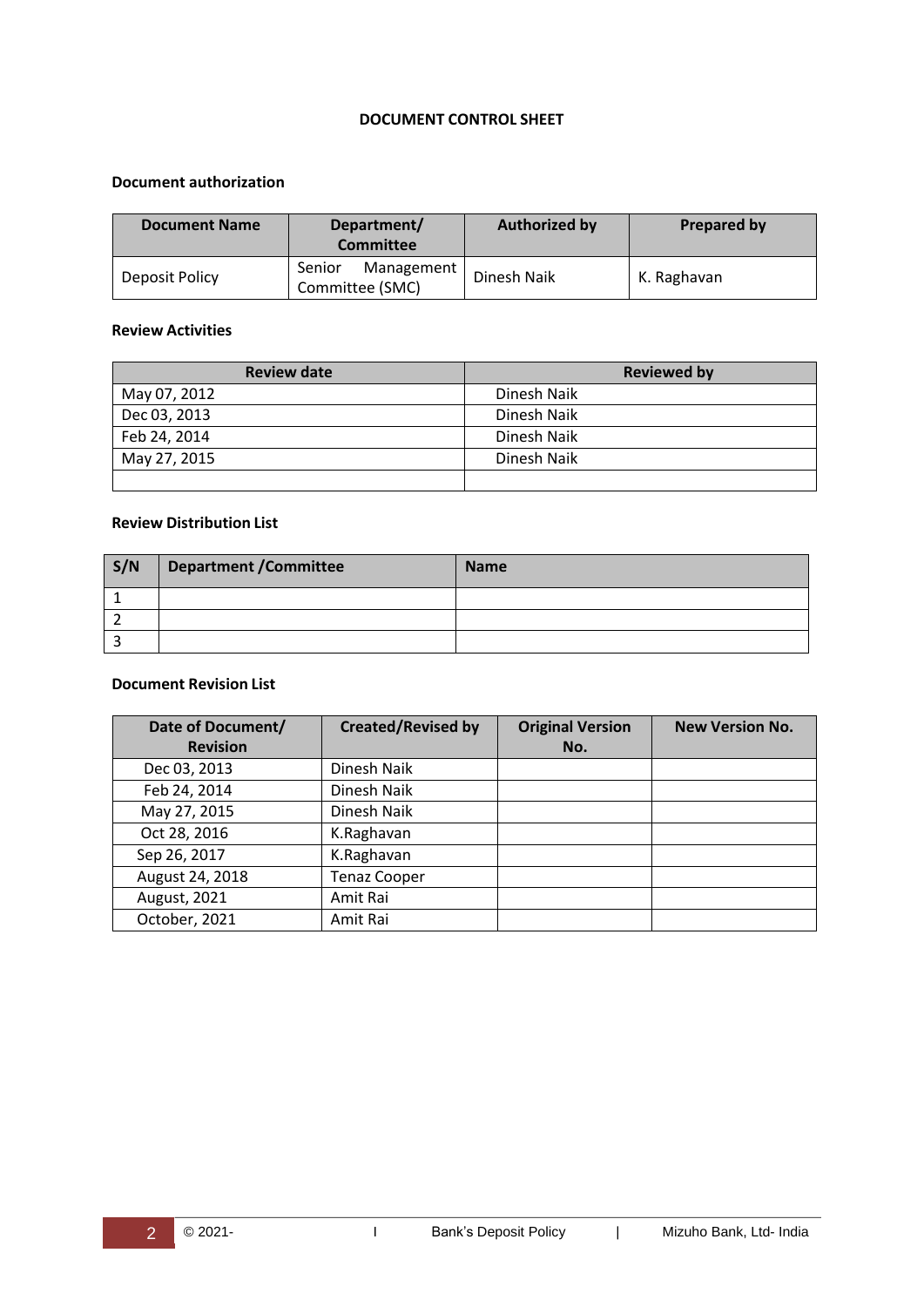#### **Table of Contents**

| 1.  |  |  |
|-----|--|--|
| 2.  |  |  |
| 3.  |  |  |
| 4.  |  |  |
| 5.  |  |  |
| 6.  |  |  |
| 7.  |  |  |
| 8.  |  |  |
| 9.  |  |  |
| 10. |  |  |
| 11. |  |  |
| 12. |  |  |
| 13. |  |  |
| 14. |  |  |
| 15. |  |  |
| 16. |  |  |
| 17. |  |  |
| 18. |  |  |
| 19. |  |  |
| 20. |  |  |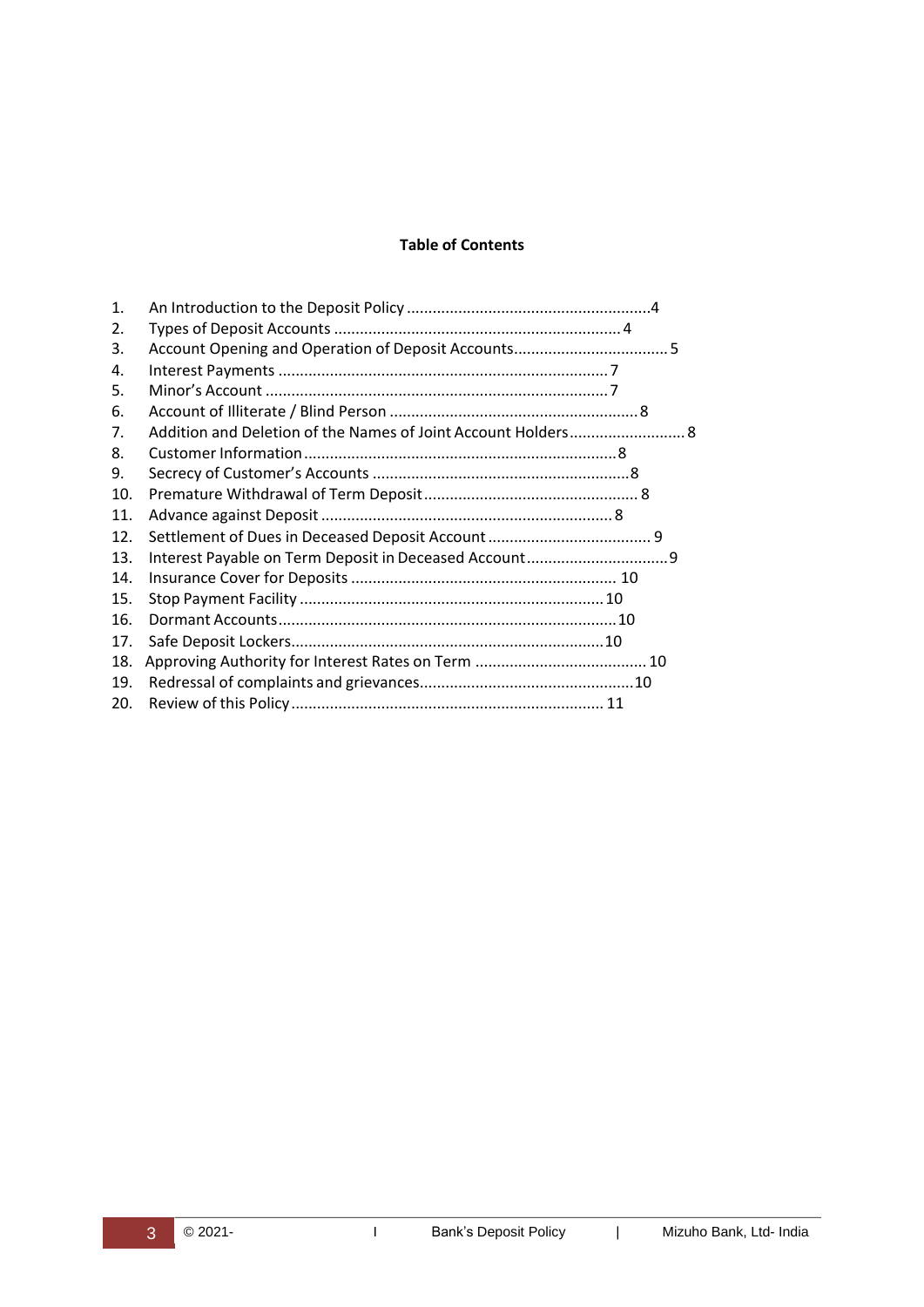### <span id="page-3-0"></span>**1. An Introduction to the Deposit Policy**

One of the important functions of the Bank is to accept deposits from the public for the purpose of lending. In fact, depositors are the major stakeholders of the banking system. The depositors and their interests form the key area of the regulatory framework for banking in India and this has been enshrined in the Banking Regulation Act, 1949. The Reserve Bank of India ("RBI"), as central bank of India, is empowered to issue directives/ advices/guidelines on interest rates on deposits and other aspects regarding conduct of deposit accounts from time to time. With liberalization in the financial system and deregulation of interest rates, banks are now free to formulate deposit products within the broad guidelines issued by RBI.

This Policy document on deposits outlines the guiding principles in respect of formulation of various deposit products offered by the Bank and terms and conditions governing the conduct of the account. The document recognizes the rights of depositors and aims at dissemination of information with regard to various aspects of acceptance of deposits from the members of the public, conductand operations of various deposits accounts, payment of interest on various deposit accounts, closure of deposit accounts, method of disposal of deposits of deceased depositors, etc., for the benefit of customers. It is expected that this document will impart greater transparency in dealing with the individual customers and create awareness among customers of their rights. The ultimate objective is that the customer will get services they are rightfully entitled to receive without demand.

While adopting this Policy, the Bank reiterates its commitments to individual customers outlined in Bankers' Fair Practice Code of Indian Banks' Association. This document is a broad framework under which the rights of common depositors are recognized. Detailed operational instructions on various deposit schemes and related services will be issued from time to time.

The Policy shall follow Indian laws, guidelines formulated by RBI from time to time, guidelines issued by banking standard boards, and other application regulatory/statutory guidelines and instructions etc. The Policy will also be in line with instructions, guidelines, procedures and operation manual formulated by Head Office from time to time. Bank shall strictly follow KYC and AML Policy laid down by RBI and Head Office while Opening New Account.

# <span id="page-3-1"></span>**2. Types of Deposit Accounts**

While various deposit products offered by the Bank are assigned different names. The deposit products can be categorized broadly into the following types. Definition of major deposits schemes are as under:

- 1) "Demand deposits" means a deposit received by the Bank which is withdrawable ondemand;
- 2) "Savings deposits" means a form of demand deposit which is subject to restrictions as to the number of withdrawals as also the amounts of withdrawals permitted by the Bank during any specified period;
- 3) "Term deposit" means a deposit received by the Bank for a fixed period withdrawable only after the expiry of the fixed period and includes deposits such as Recurring / Double Benefit Deposits / Short Deposits / Fixed Deposits /Monthly Income Certificate /Quarterly Income Certificate etc.
- 4) "Notice Deposit" means term deposit for specific period but withdrawable on giving at least one complete banking day's notice;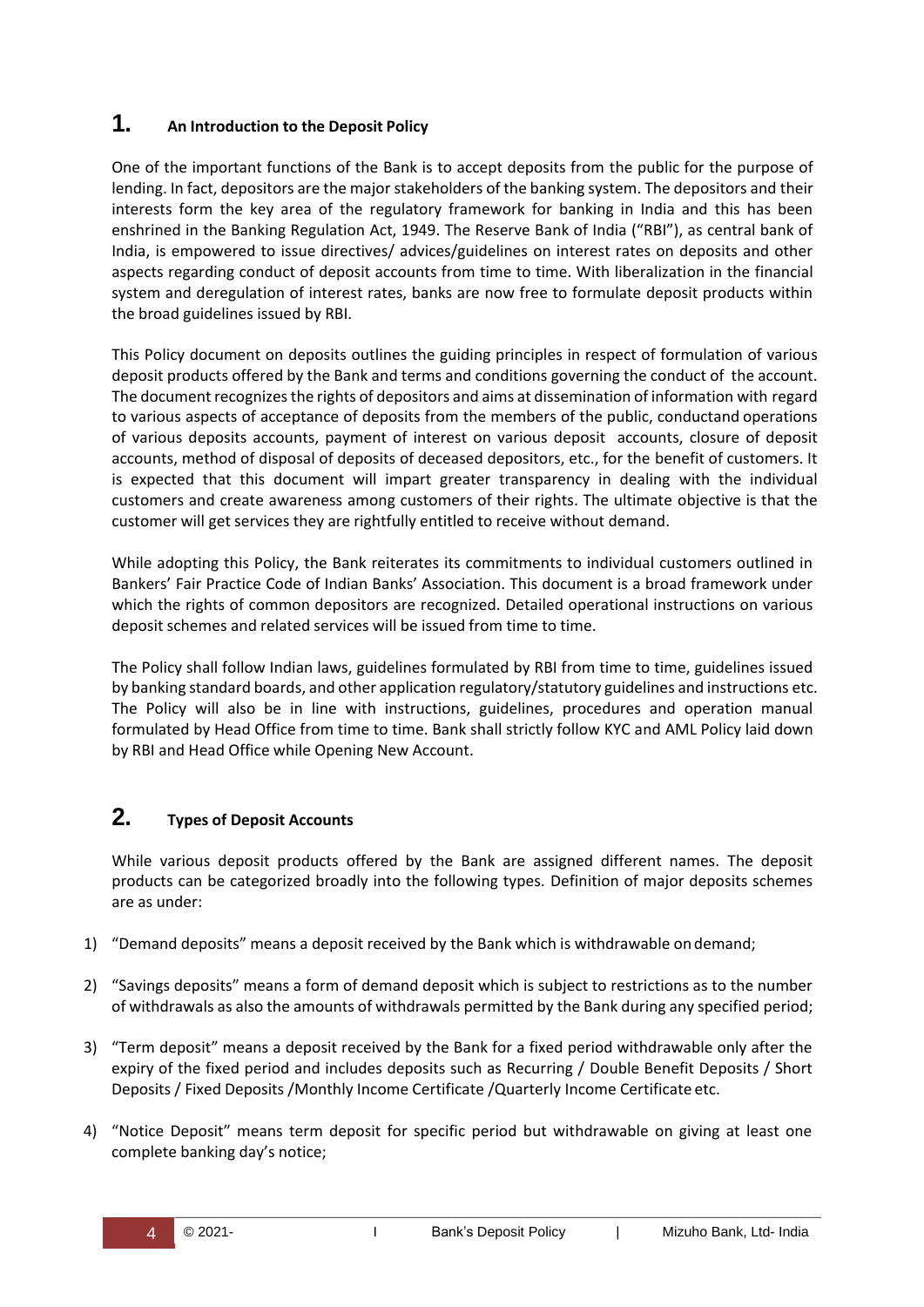5) "Current Account" means a form of demand deposit wherefrom withdrawals are allowed any number of times depending upon the balance in the account or up to a particular agreed amount and will also include other deposit accounts which are neither Savings Deposit nor TermDeposit.

### <span id="page-4-0"></span>**3. Account Opening and Operation of Deposit Accounts**

A) The Bank before opening any deposit account will carry out due diligence as required under "Know Your Customer" (KYC) guidelines issued by RBI and Prevention of Money Laundering Act orsuch other norms or procedures adopted by the Bank. If the decision to open an account of a prospective depositor requires clearance at a higher level, reasons for any delay in opening of the account will be informed to the prospective customer and the final decision of the Bank will be conveyed at the earliest to the prospective customer.

B) The account opening forms and other material would be provided to the prospective customer by the Bank. The same will contain details of information to be furnished and documentsto be produced for verification and or for record, it is expected of the Bank official opening the account, to explain the procedural formalities and provide necessary clarifications sought by the prospective customer when he approaches for opening a deposit account.

**C)** For deposit products like Savings Bank Account and Current Deposit Account, the Bank will normally stipulate certain minimum balances to be maintained as part of terms and conditions governing operation of such accounts. Failure to maintain minimum balance in the account will attract levy of charges as specified by the Bank from time to time. For Saving Bank Account the Bank may also place restrictions on number of transactions, cash withdrawals, etc., for given period. Similarly, the Bank may specify charges for issue of cheques books, additional statement of accounts,duplicate statement, folio charges, etc. All such details, regarding terms and conditions for operationof the accounts and schedule of charges for various services provided will be communicated to the prospective customer while opening the account**.**

- D) Eligible applicant to open various accounts
- Savings Bank Accounts can be opened for eligible person / persons and certain organizations/agencies (as per extant RBI regulations)

 Current Accounts can be opened by individuals/ partnership firms/ Private and Public Limited Companies/HUFs / Specified Associates / Societies / Trusts, etc.

 Term Deposits Accounts can be opened by individuals/partnership firms / Private and Public Limited Companies/ HUFs/ Specified Associates/Societies/Trusts, etc.

E) The KYC and due diligence for the customer will be conducted in accordance with the Bank's KYC & AML policy.

F) Deposit accounts can be opened by an individual in his own name (status: known as account in single name) or by more than one individual in their own names (status: known as Joint Account). Savings Bank Account can also be opened by a minor jointly with natural guardian or with mother as the guardian (Status: known as Minor's Account). Minors above the age of 10 years will also be allowed to open and operate saving bank account independently.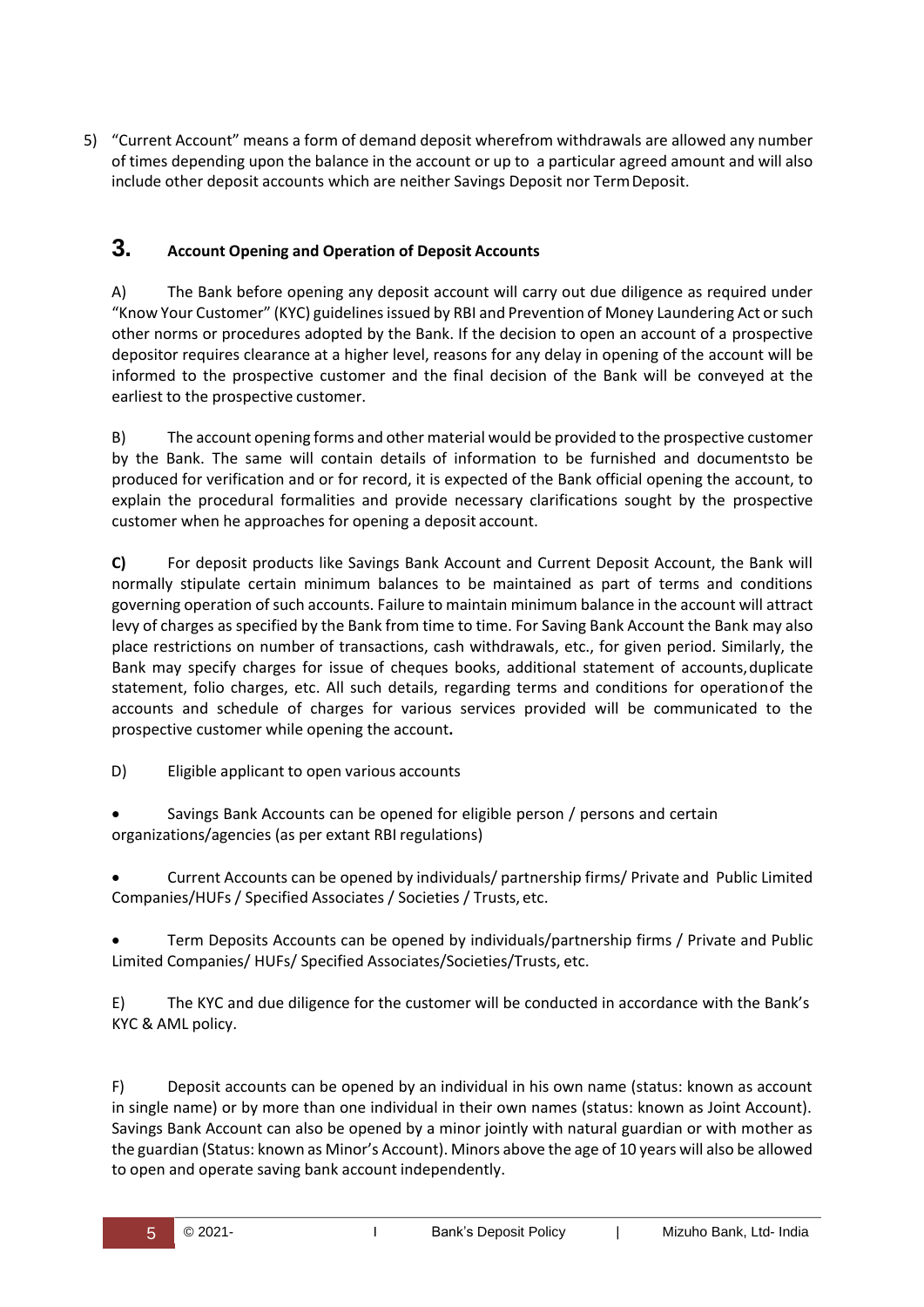G) Operation of Joint Account: The Joint Account opened by more than one individual can be operated by single individual or by more than one individual jointly. The mandate for operating the account can be modified with the consent of all account holders. The Savings Bank Account opened by minor jointly with natural guardian / guardian can be operated by natural guardianonly.

**H)** The joint account holders can give any of the following mandates for the disposal of balance in the above accounts**:**

 **Either or Survivor:** If the account is held by two individuals say, A & B, the final balance along with interest, if applicable, will be paid to survivor on death of anyone of the accountholders.

 **Anyone or Survivor/s**: If the account is held by more than two individuals say, A, B and C, the final balance along with interest, if applicable, will be paid to the survivor on death of any two account holders.

The above mandates will be applicable to or become operational only on or after the date of maturity of term deposits. This mandate can be modified by the consent of all the account holders.

I) At the request of the depositor, the Bank will register mandate/power of attorney given by him authorizing another person to operate the account on his behalf.

J) The term deposit account holders at the time of placing their deposits can give instructions with regard to closure of deposit account or renewal of deposit for further period on the date of maturity. In absence of such mandate, the Bank will seek instructions from the depositor/s as to the disposal of the deposit by sending intimation (either written/ e-mailor over telephone) before the maturity date of term deposit.

K) Nomination facility is available on all deposit accounts opened by the individuals. Nomination is also available to a sole proprietary concern account. Nomination can be made in favour of one individual only. Nomination so made can be cancelled or changed by the account holder/s any time. While making nomination, cancellation or change thereof, it is required to be witnessed by a third party. Nomination can be modified by the consent of account holder/s. Nomination can be made in favour of a minor also. In case of depositors putting his/her thumb impressions on the prescribed Forms for making nomination, cancellation or charge thereof, theform is required to be attested by two witness. Nomination can be made in favour of a minoralso.

Bank recommends that all depositors avail nomination facility. The nominee, in the event of death of the depositor/s, would receive the balance outstanding in the account as a trustee of legal heirs. The depositor will be informed of the advantages of the nomination facility while opening a deposit account.

L) A statement of account will be provided by the Bank to Savings Bank as well as Current Deposit Account Holders periodically as per terms and conditions of opening of the account. Alternatively, the Bank may issue a Pass Book to these account holders.

M) The deposit accounts may be transferred to any other branch of the Bank at the request of the depositor.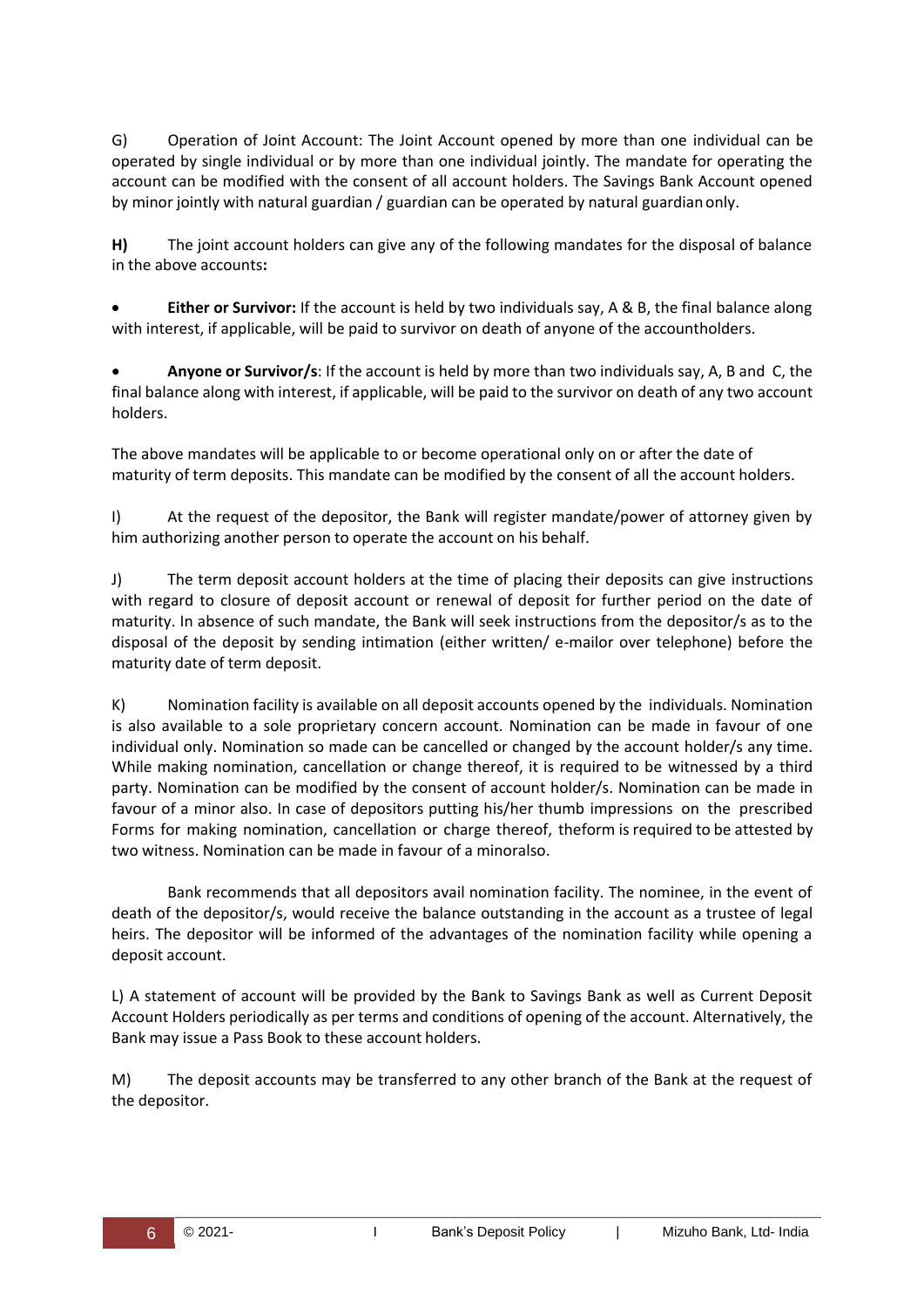# <span id="page-6-0"></span>**4. Interest Payments**

A) Interest shall be paid on saving account at the rate as decided by Bank within the general guidelines issued by RBI from time to time. Also, term deposit interest rates are decided by the Bank in line with RBI guidelines issued from time to time on this matter.

B) In terms of RBI directives, interest shall be paid at the rate decided by the Bank depending upon the period of deposits. The interest on term deposits is calculated by the Bank in accordance with the formulae and conventions advised by Indian Banks' Association. Interest on Rupee deposit is calculated on 365 day basis even for leap year.

C) The rate of interest on deposits will be prominently displayed in the branch premises. Changes, if any, with regard to the deposit schemes and other related services shall also be communicated upfront and shall be prominently displayed.

D) The Bank has statutory obligation to deduct tax at source if the total interest paid/payable on all term deposits held by a person exceeds the amount specified under the Income Tax Act. The Bank will issue a tax deduction certificate (TDS Certificate) for the amount of tax deducted. The depositor, if entitled to exemption from TDS can submit declaration in the prescribed format at the beginning of every financial year.

E) NRE Interest shall be paid on Non-resident (External) Rupee Deposits (NRE) and Ordinary Non-Resident Deposit (NRO) accounts of the NRIs, at the rate decided by the Bank within the general guidelines issued by the Reserve Bank of India from time to time. Interest is calculated on daily product basis. Interest rate on NRE and NRO deposits cannot be higher than those offered on comparable resident deposits. Interest rates on FCNR (B) deposits are linked to LIBOR/SWAP rates and subject to a ceiling prescribed by RBI.

F) FCNR (B) deposits the interest is calculated and paid at intervals of 180 days each and thereafter for the remaining actual number of days, on the basis of 360 days to a year. The depositor also has the option to receive interest on maturity with compounding effect.

G) If a Term Deposit matures and proceeds are unpaid, the amount left unclaimed with the bank shall attract rate of interest as applicable to savings account or the contracted rate of interest on the matured TD, whichever is lower.

# <span id="page-6-1"></span>**5. Minor's Account**

A) The minor can open Savings Bank Account and the same can be operated by the natural guardian or by minor himself/herself, if he/she is above the age of 10 years. The account can also be opened jointly. No overdraft facility or loans/advances will be provided tominors.

B) On attaining majority on the same day account should be inoperative till the time customer converts the minor account to major with required KYC documents. Thus, banks should initiate the prior communication to Minor accounts that would attain to majority. The erstwhile minor should confirm the balance in his/her account and if the account is operated by the natural guardian / guardian, fresh specimen signature of the erstwhile minor duly verified by the natural guardian would be obtained and kept on record.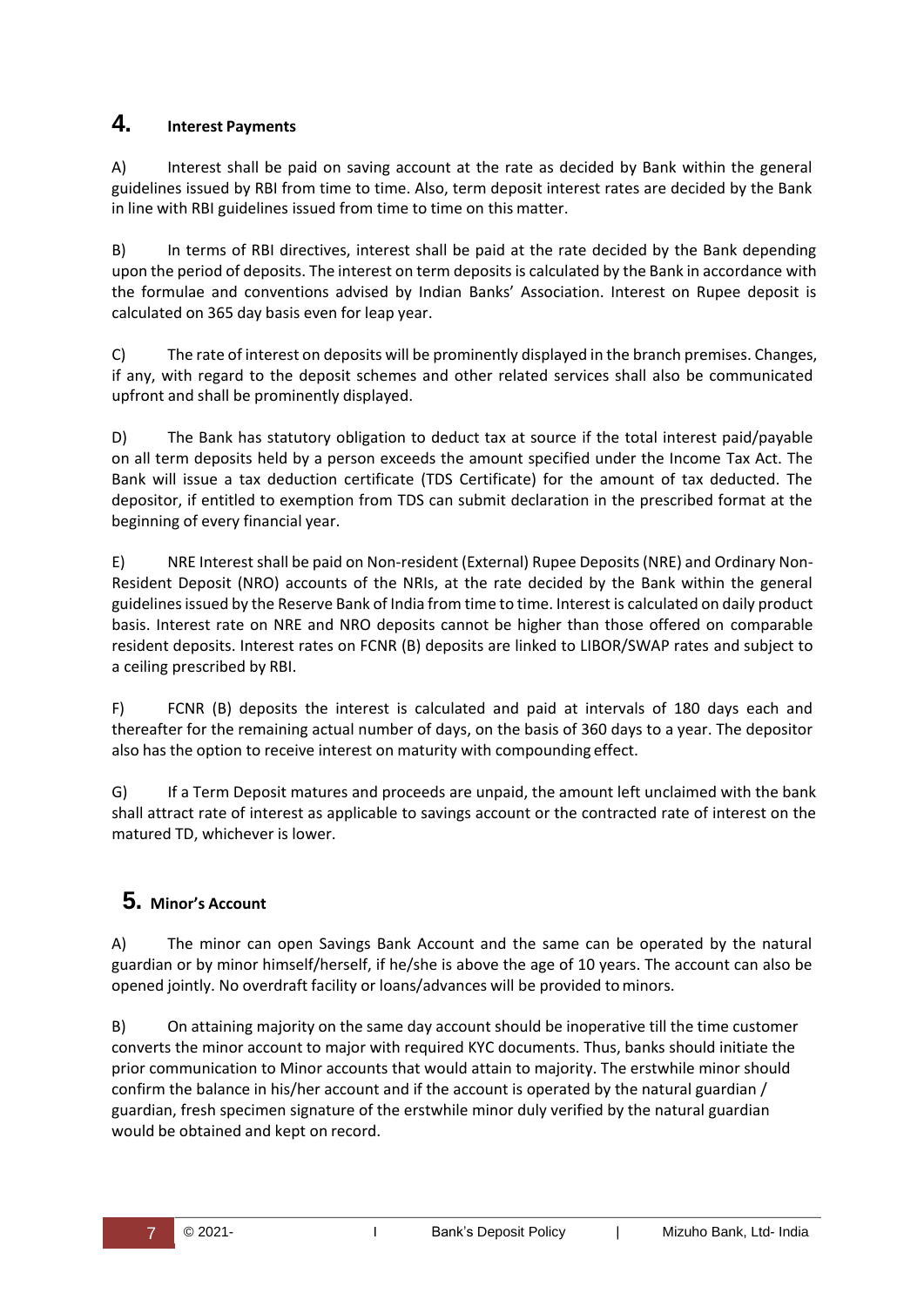# <span id="page-7-0"></span>**6. Account of Illiterate/Blind Person**

The Bank may at its discretion open deposit accounts other than Current Accounts of illiterate person. The account of such person may be opened provided he/she calls on the Bank personally along with a witness who is known to both the depositor and the Bank. Normally, no cheque book facility is provided for such Savings Bank Account. At the time of withdrawal/ repayment of deposit amount and/or interest, the account holder should affix his / her thumb impression or mark in the presence of the authorized officer who should verify the identity of the person. The Bank will explainthe need for proper care and safe keeping of the passbook etc. given to the account holder. TheBank official shall explain the terms and conditions governing the account to the illiterate / blind person.

# <span id="page-7-1"></span>**7. Addition and Deletion of the Names of Joint AccountHolders**

The bank may at the request of all the joint account holders allow addition or deletion of name/s of joint account holder/s if the circumstances so warrant or allow an individual depositor to add the name of another person as a joint account holder.

# <span id="page-7-2"></span>**8. Customer Information**

The customer information collected from the customers shall not be used for cross selling of services or products by the Bank, their subsidiaries and affiliates. If the Bank proposes to use such information, it should be strictly with the consent of the account holder.

# <span id="page-7-3"></span>**9. Secrecy of Customer's Accounts**

The Bank shall not disclose details/particulars of the customer's account to a third person or party without the expressed or implied consent from the customer. There are some exceptions to this rule viz. "disclosure of information under compulsion of law"; "where there is a duty to public to disclose"; and "where interest of the Bank requires disclosure"- wherein Bank will be obligated to disclose customer's details.

# <span id="page-7-4"></span>**10. Premature Withdrawal of Term Deposit**

The Bank on request from the depositor, may allow withdrawal of term deposit before completion of the period of the deposit agreed upon at the time of placing the deposit. The Bank shall declare their penal interest rates policy for premature withdrawal of term deposit. The Bank shall make depositors aware of the applicable rate along with the deposit rate. Bank in principle offers premature withdrawal facility to all its customers.

In case of term deposits with "Either or Survivor" or "Former or Survivor" mandate, banks are permitted to allow premature withdrawal of the deposit by the surviving joint depositor on the death of the other, only if, there is a joint mandate from the joint depositors so that the Bank need not seek the concurrence of the legal heirs of the deceased joint deposit holder.

# <span id="page-7-5"></span>**11. Advance against Deposit**

The Bank may consider request of the depositor/s for loan/overdraft facility against term deposits duly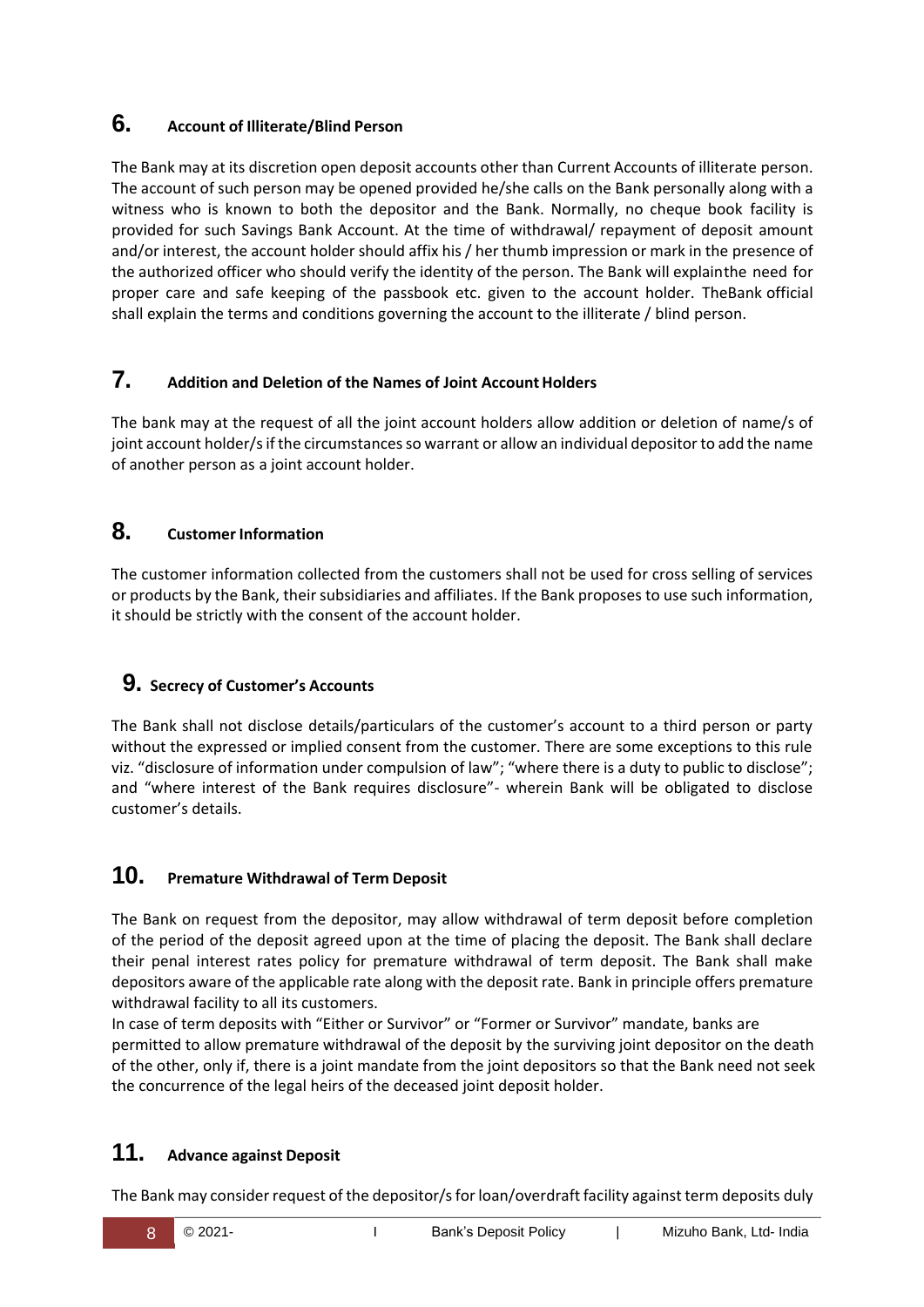discharged by the depositor/s on execution of necessary security documents. The Bank may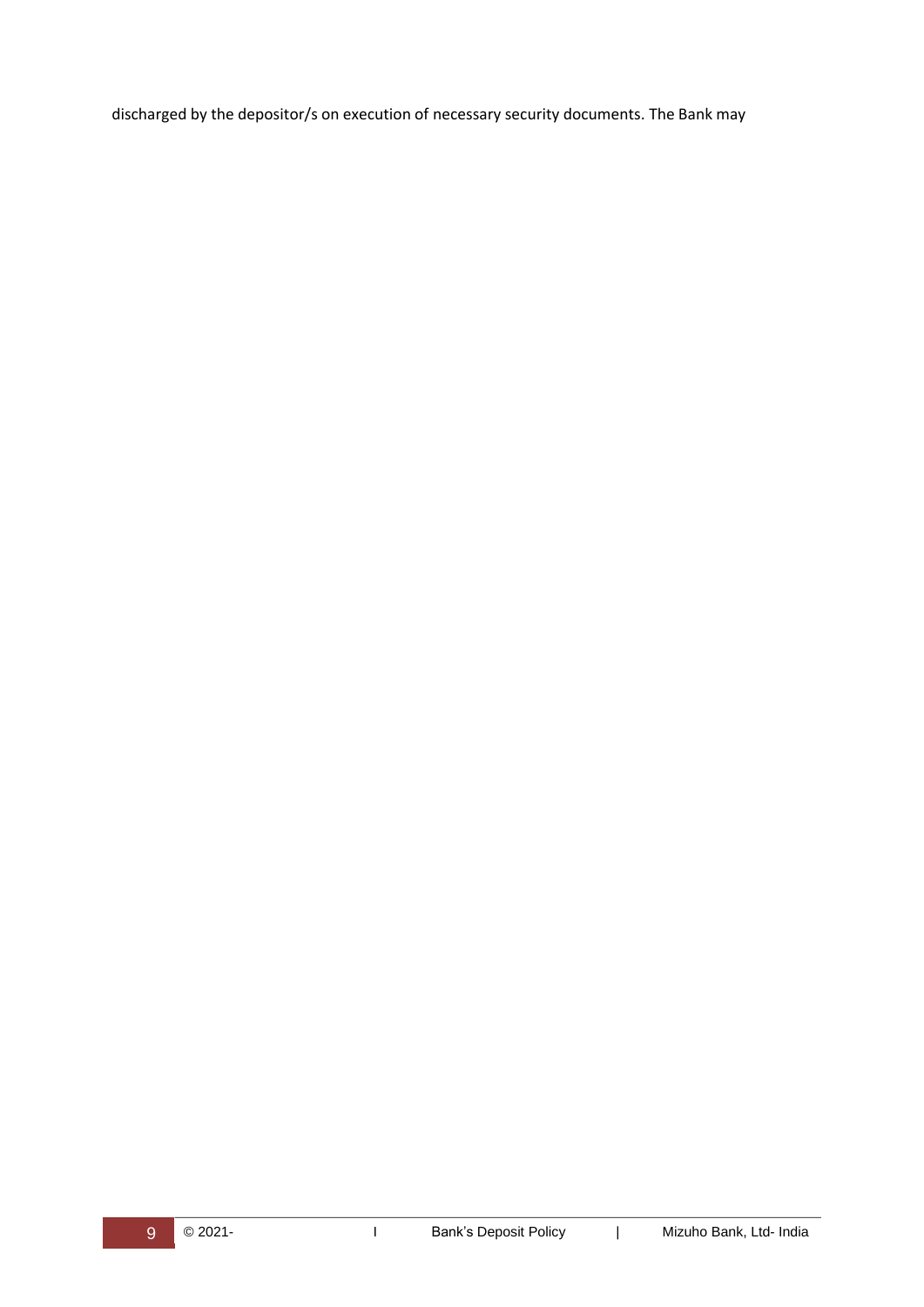also consider loan against deposit standing in the name of minor, however, a suitable declaration stating that loan is for the benefit of the minor, is to be furnished by the depositor - applicant.

### <span id="page-9-0"></span>**12. Settlement of Dues in Deceased Deposit Account**

Bank will follow a simplified procedure for settlement of accounts of deceased account holders. The claims in respect of deceased depositors and release of payments to survivor(s)/nominees will be made within a period not exceeding 15 days from the date of receipt of the claim subject to the production of proof of death of the depositor and suitable identification of the claimant(s) to the bank's satisfaction.

A) If the depositor has registered nomination with the Bank, the balance outstanding in the account of the deceased depositor will be transferred to the account of / paid to the nominee after the Bank satisfies about the identity of the nominee, etc.

B) The above procedure will be followed even in respect of a joint account where nomination is registered with the Bank.

C) In a joint deposit account, when one of the joint account holders dies, the Bank is required to make payment jointly to the legal heirs of the deceased person and the surviving depositor(s). However, if the joint account holders had given mandate for disposal of the balance in the account in the forms such as "either or survivor, former / latter or survivor, anyone of survivors or survivor; etc., the payment will be made as per the mandate to avoid delays in production of legal papers by the heirs of the deceased.

D) In the absence of nomination and when there are no disputes among the claimants, the Bank will pay the amount outstanding in the account of deceased person against joint application and indemnity by all legal heirs or the person mandated by the legal heirs to receive the payment on their behalf without insisting on legal documents up to the limit approved by the Bank's Board. Thisis to ensure that the common depositors are not put hardship on account of delays in completing legal formalities.

E) Bank may call for Succession Certificates from the legal heirs of deceased depositors in cases a) where there are disputes and all the legal heirs do not join in indemnifying the Bank and b) in certain other exceptional cases where the Bank has a reasonable doubt about the genuineness of the claimant(s) being the only legal heir(s) of the depositor.

### <span id="page-9-1"></span>**13. Interest Payable on Term Deposit in Deceased Account**

A) In the event of death of the depositor before the date of maturity of deposit and amount of the deposit is claimed after the date of maturity, the Bank shall pay interest at the contracted rate till the date of maturity. From the date of maturity to the date of payment, the Bank shall pay simple interest at the applicable rate on the date of maturity, for the period for which the deposit remained with the Bank beyond the date of maturity; as per the Bank's policy in thisregard.

B) However, in the case of death of the depositor after the date of maturity of the deposit, the bank shall pay interest at savings deposit rate from the date of maturity till the date ofpayment.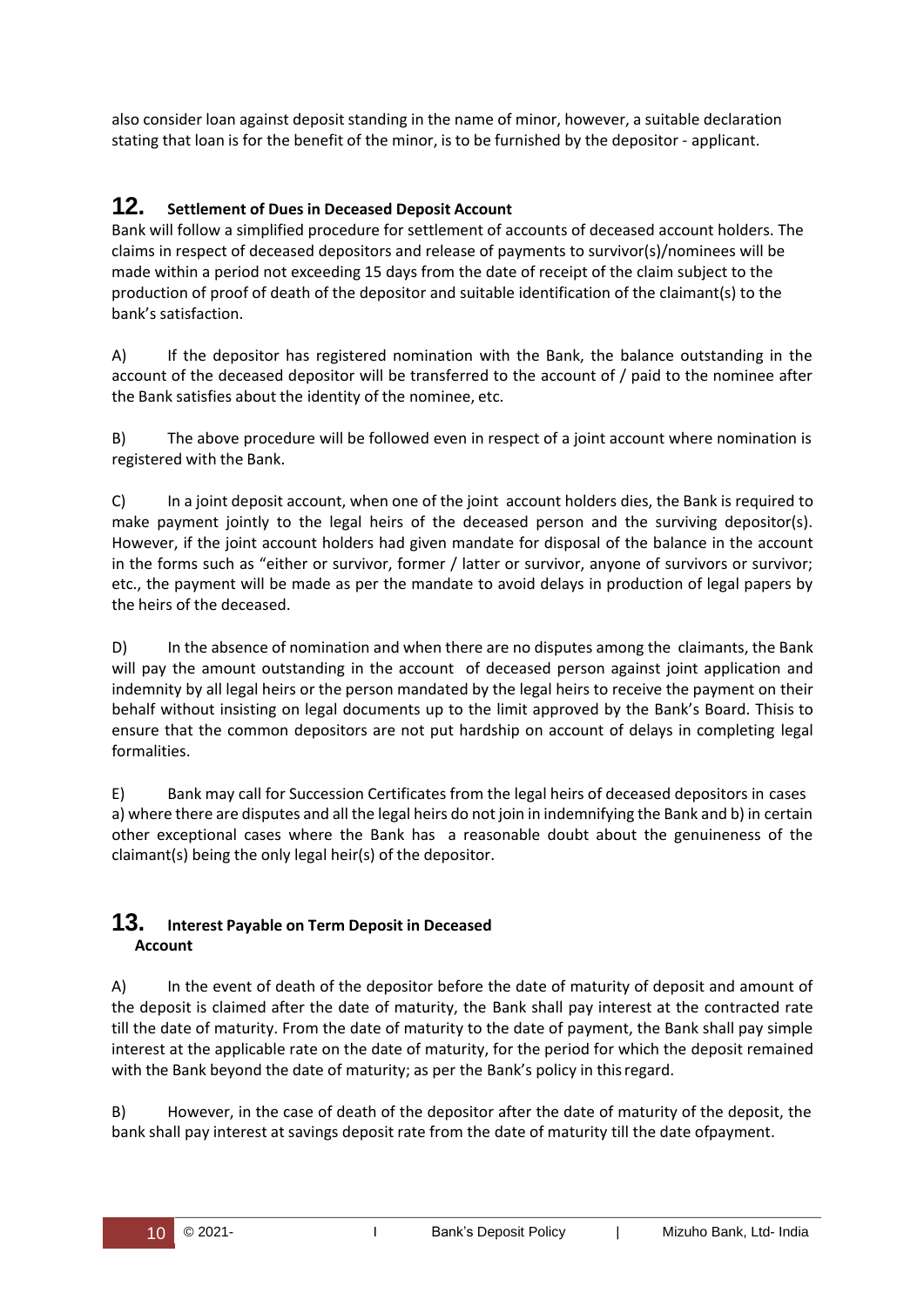# <span id="page-10-0"></span>**14. Insurance Cover for Deposits**

All bank deposits are covered under the insurance scheme offered by Deposit Insurance and Credit Guarantee Corporation of India (DICGC) subject to certain limits and conditions. The details of the insurance cover in force, will be made available to the depositor.

# <span id="page-10-1"></span>**15. Stop Payment Facility**

The Bank will accept stop payment instruction from the depositors in respect of cheques issued by them. Charges, as specified, will be recovered.

# <span id="page-10-2"></span>**16. Dormant Accounts**

Accounts which are not operated for a considerable period of time will be transferred to a separate dormant/inoperative account status in the interest of the depositor as well as the Bank. The depositor will be informed of charges, if any, which the Bank will levy on dormant/inoperative accounts. The depositor can request the Bank to activate the account for operating it.

# <span id="page-10-3"></span>**17. Safe Deposit Lockers**

This facility is not offered through our branches.

### <span id="page-10-4"></span>**18. Approving Authority for Interest Rates on Term Deposits**

Bank's Board (i.e. Senior Management Committee- SMC) in delegating the power to Asset Liability Management Committee to decide on the applicable Rate of Interest prescribed in the Card Rates published by the Bank for Term Deposit.

# **19. Redressal of complaints and grievances**

Depositors having any complaint/grievance with regard to services rendered by the Bank has a right to approach authority(ies) designated by the Bank for handling customer complaint/grievances. The details of the internal set up for redressal of complaints/ grievances will be displayed in the branch premises. The branch officials shall provide all required information regarding procedure for lodging the complaint. In case, the depositor does not get its complaint resolved by the Bank within a month (30 days) from date of complaint or he is not satisfied with the response received from the Bank, he has a right to approach Banking Ombudsman appointed by the Reserve Bank ofIndia.

# **20. SERVICE CHARGES**

The Bank will levy service charges as approved by IBA/RBI/Bank's Board. The applicable Service Charges will be displayed on the Bank's website https://[www.mizuhobank.com/india a](http://www.mizuhobank.com/india)nd a summary of changes would be provided to the customer.